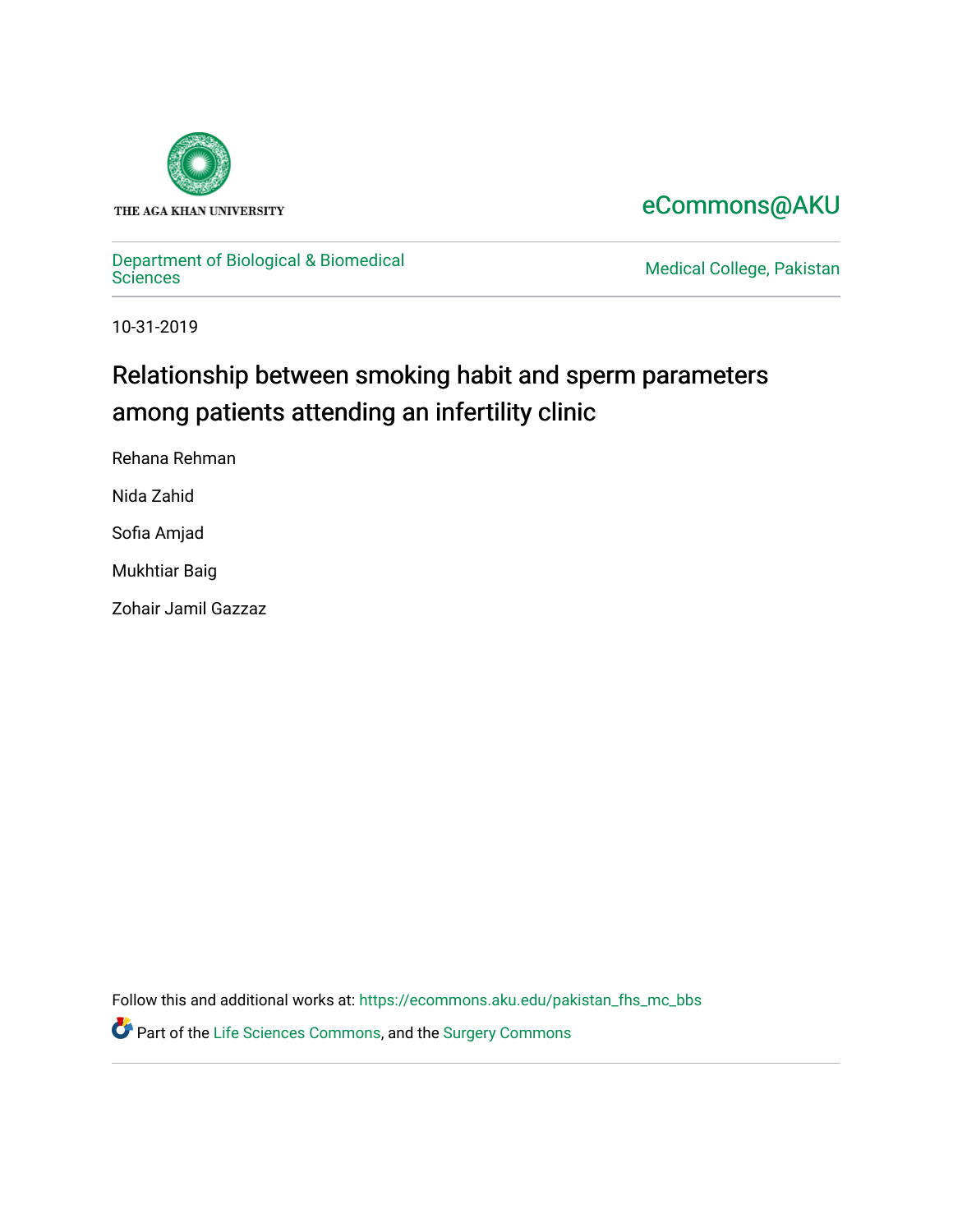



## Relationship Between Smoking Habit and Sperm Parameters Among [Patients Attending an Infertility Clinic](https://www.frontiersin.org/articles/10.3389/fphys.2019.01356/full)

[Rehana Rehman](http://loop.frontiersin.org/people/561666/overview)1\*, [Nida Zahid](http://loop.frontiersin.org/people/832439/overview)<sup>2</sup>, [Sofia Amjad](http://loop.frontiersin.org/people/633036/overview)<sup>3</sup>, [Mukhtiar Baig](http://loop.frontiersin.org/people/623024/overview)4 and [Zohair Jamil Gazzaz](http://loop.frontiersin.org/people/565575/overview)<sup>s</sup>

<sup>1</sup> Department of Biological and Biomedical Sciences, The Aga Khan University, Karachi, Pakistan, <sup>2</sup> Department of Surgery, The Aga Khan University, Karachi, Pakistan, <sup>3</sup> Department of Physiology, Ziauddin University, Karachi, Pakistan, <sup>4</sup> Department of Clinical Biochemistry, Faculty of Medicine, King Abdulaziz University, Jeddah, Saudi Arabia, <sup>5</sup> Department of Medicine, Faculty of Medicine, King Abdulaziz University, Jeddah, Saudi Arabia

**Background:** This study aimed to estimate stress markers, oxidative stress (OS), reproductive hormones and sperm parameters in male smokers and non-smokers and observe the impact of oxidative stress markers and smoking on sperm count, motility and morphology in a selected population of Karachi, Pakistan.

#### **OPEN ACCESS**

#### Edited by:

Daniele Santi, University of Modena and Reggio Emilia, Italy

#### Reviewed by:

Rossella Mazzilli, Sapienza University of Rome, Italv Francesco Pallotti, Sapienza University of Rome, Italy

\*Correspondence:

Rehana Rehman drrehana7@gmail.com; rehana.rehman@aku.edu

#### Specialty section:

This article was submitted to Reproduction, a section of the journal Frontiers in Physiology

Received: 01 June 2019 Accepted: 14 October 2019 Published: 31 October 2019

#### Citation:

Rehman R, Zahid N, Amjad S, Baig M and Gazzaz ZJ (2019) Relationship Between Smoking Habit and Sperm Parameters Among Patients Attending an Infertility Clinic. Front. Physiol. 10:1356. doi: [10.3389/fphys.2019.01356](https://doi.org/10.3389/fphys.2019.01356)

**Methods:** This cross-sectional study was conducted from July 2017 to July 2018 at Aga Khan University (AKU), in Karachi, Pakistan. The subjects were recruited from the Sindh Institute of Reproductive Medicine (SIRM), Karachi based on defined inclusion criteria. The subjects were categorized into fertile and infertile based on cut off values of sperm parameters as recommended by the WHO i.e., sperm count/ejaculate of  $39 \times 10^6$ /ml, sperm motility 40% and normal morphology 4%. Two hundred eleven fertile and 165 infertile male subjects were included in the study. Serum cortisol, adrenaline, superoxide dismutase (SOD), and glutathione peroxidase (GPX) were analyzed by ELISA kits. Data was analyzed on SPSS-22. A  $p$ -value of <0.05 was considered statistically significant.

Results: Age, Body Mass Index (BMI), and body fat were similar among smokers and non-smokers. Age was significantly lower, while mean BMI and body fat were significantly higher among infertile smokers vs. fertile smokers ( $p$ -value < 0.05). The testosterone levels were significantly reduced among smokers as compared to nonsmokers ( $p$ -value  $< 0.05$ ). The median cortisol levels were increased as well as GPX, and steroid hormone-binding globulin (SHBG) were significantly reduced among smokers as compared to non-smokers. Additionally, the same findings with a significant difference have also been observed among infertile smokers as compared to fertile smokers ( $p$ -value  $\lt$  0.05). This study has shown that the semen parameters (total count, motility, and morphology) are decreased in infertile smokers as compared to infertile non-smokers. Furthermore, the multivariate analysis showed that smoking causes a significant decrease in sperm count and morphology but it did not have any significant effect on motility.

**Conclusion:** Smoking has a significant effect on fertility, specifically sperm count and normal morphology of sperm. This might be due to OS produced by smoking, which has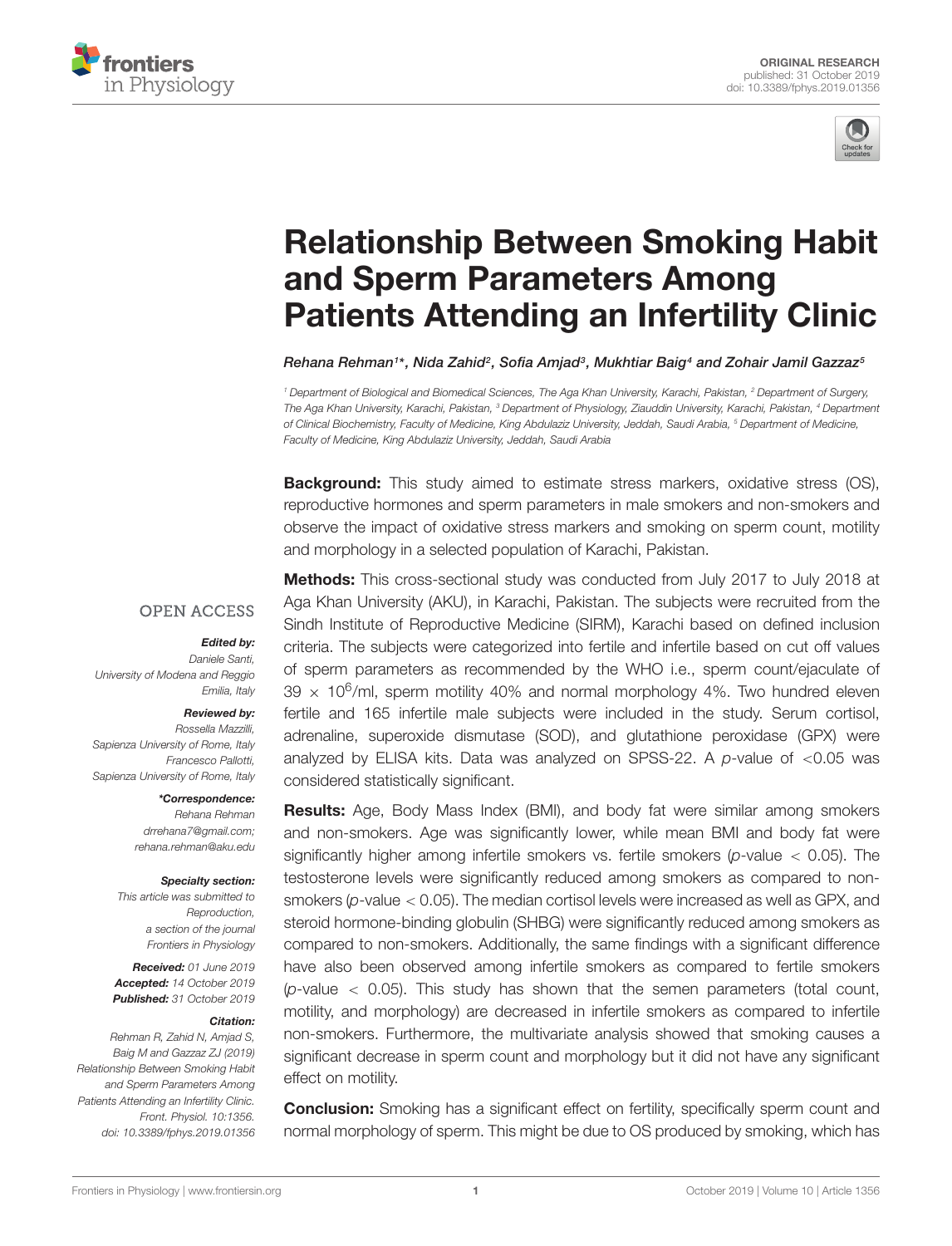devastating effects on semen parameters, thus reducing male fertility. Infertility specialist should counsel their patients about the ill effects of smoking on their fertility status and should advise maintaining a healthy lifestyle, including normal weight and avoiding smoking, to prevent future health problems. Hence smokers should quit smoking for their next generation.

Keywords: cortisol, FSH, dismutase, glutathione peroxidase, male infertility, oxidative stress, smoking, sperm motility

#### INTRODUCTION

Infertility is a rising epidemic, and male infertility is contributing equally. The preventable factors, the social costs of male infertility, and the resulting burden on public health need to be identified and overcome [\(Gaskins et al.,](#page-9-0) [2014\)](#page-9-0).

Smoking is amongst the modifiable risk factors of reproductive health and approximately 37% of men of reproductive age smoke cigarettes [\(Sharma et al.,](#page-10-0) [2016\)](#page-10-0). Consumption of tobacco is increasing globally, particularly in developing countries [\(Ng et al.,](#page-10-1) [2014\)](#page-10-1). Smoking causes six million deaths each year directly, and 600,000 deaths indirectly per year from second-hand smoke exposure [\(Low and Binns,](#page-9-1) [2013\)](#page-9-1). Toxins from tobacco smoking have adverse effects on semen quality, including semen volume, sperm density, motility, viability, and normal morphology, thus causing male infertility [\(Dai et al.,](#page-9-2) [2015\)](#page-9-2). In addition to its link with male fertility impairment, tobacco smoking is also accountable for an upsurge in DNA injury, aneuploidies, and sperm mutations [\(Beal et al.,](#page-9-3) [2017\)](#page-9-3) and increased apoptosis of spermatogenic cells [\(Alsaed Laith and Barkhudarov,](#page-9-4) [2018\)](#page-9-4).

Smoking has also been seen to cause OS in spermatozoa, due to formation of excessive reactive oxygen species (ROS) as a large amount of polyunsaturated fatty acids are present in the plasma membrane. In addition to this, decreased concentration of scavenging enzymes in the cytoplasm of spermatozoa causes the low antioxidant capacity [\(Harlev et al.,](#page-9-5) [2015\)](#page-9-5). Hence OS is imminent due to this excessive ROS and limited antioxidant defense mechanisms. Spermatozoa also are most susceptible to oxidative stress and oxidative DNA damage (ODD) due to their limited capacity for detection and repair of DNA damage [\(Bisht](#page-9-6) [et al.,](#page-9-6) [2017\)](#page-9-6). Oxidative stress causes defective sperm function by affecting its viability, motility, DNA fragmentation, and membrane lipid peroxidation. One of the antioxidant, superoxide dismutase (SOD) has reported to be an important marker of male fertility [\(Murawski et al.,](#page-9-7) [2007\)](#page-9-7). This enzyme protects sperm from ODD, lipid peroxidation, and mitochondrial DNA impairment, decreased motility of the sperms [\(Wagner et al.,](#page-10-2) [2018\)](#page-10-2). Furthermore, another antioxidant enzyme, glutathione peroxidase (GPX) has also found to be essential for normal sperm function and its integrity due to its defensive action against ROS [\(Schneider et al.,](#page-10-3) [2009;](#page-10-3) [Wagner et al.,](#page-10-2) [2018\)](#page-10-2). However, the literature reported unpredictable and contradictory data regarding the impact of smoking on male infertility [\(Harlev et al.,](#page-9-5) [2015\)](#page-9-5).

Due to these inconsistencies in the literature about the effects of smoking on human fertility and furthermore lack of relevant published studies in this regard in our part of the world, pursued

us to explore any link between smoking, stress markers, OS, reproductive hormones, and sperm parameters in infertile male subjects in our local setup. Hence, this study aimed to investigate the effect of oxidative stress, reproductive hormones and sperm parameters (sperm count, motility, and morphology) in infertile males with and without smoking in a selected population of Karachi, Pakistan.

### SUBJECT AND METHOD

The present cross-sectional study carried out from July 2017 to July 2018 at AKU, in Karachi, Pakistan. The subjects were recruited from the SIRM, Karachi, after approval by the Ethical Committee of AKU, Karachi, Pakistan (4813-BBS-ERC-17). The sample size was calculated on Open Epi software version 3.01. A sample size of 398 was estimated to compare the mean cortisol, GPX, SOD, and adrenaline levels in fertile and infertile men adjusting for 10% non-response rate. The sample size based on a level of significance of 5%, power for detecting the real effect of 80% and the anticipated difference in mean levels of the stress markers among fertile and infertile males of −0.27 [\(Shukla et al.,](#page-10-4) [2010\)](#page-10-4). However, final recruitment was of 376 males on account of many refusals to provide semen samples.

All male subjects with an age ranging from 25 to 45 years who approached the infertility center (irrespective of the cause of infertility) during the study period and who consented to take part in the study were included. According to the number of cigarettes smoked per day and duration of cigarettes smoked in a year, we categorized participants as either light smokers (1–10 cigarettes), moderate smokers (11–20 cigarettes) or heavy smokers (21–40 cigarettes) and short-term smokers (1–10 years) and long-term smokers (11–20 years).

#### Semen Analysis

Participants provided semen samples by masturbation after abstinence of 2–3 days into a labeled sterile plastic specimen container. The specimen was collected either in the infertility clinic or was brought from home within an hour after the discharge. It was allowed to liquefy at 37◦C for 20 min, and then normal saline was applied for sperm washing to remove the seminal plasma. The physical properties were assessed by macroscopic examination, which included appearance, volume, consistency, and pH. Improved Neubauer chamber was used for sperm count. A simple system of grading motility was used that distinguishes spermatozoa with progressive or non-progressive motility from those that are immotile.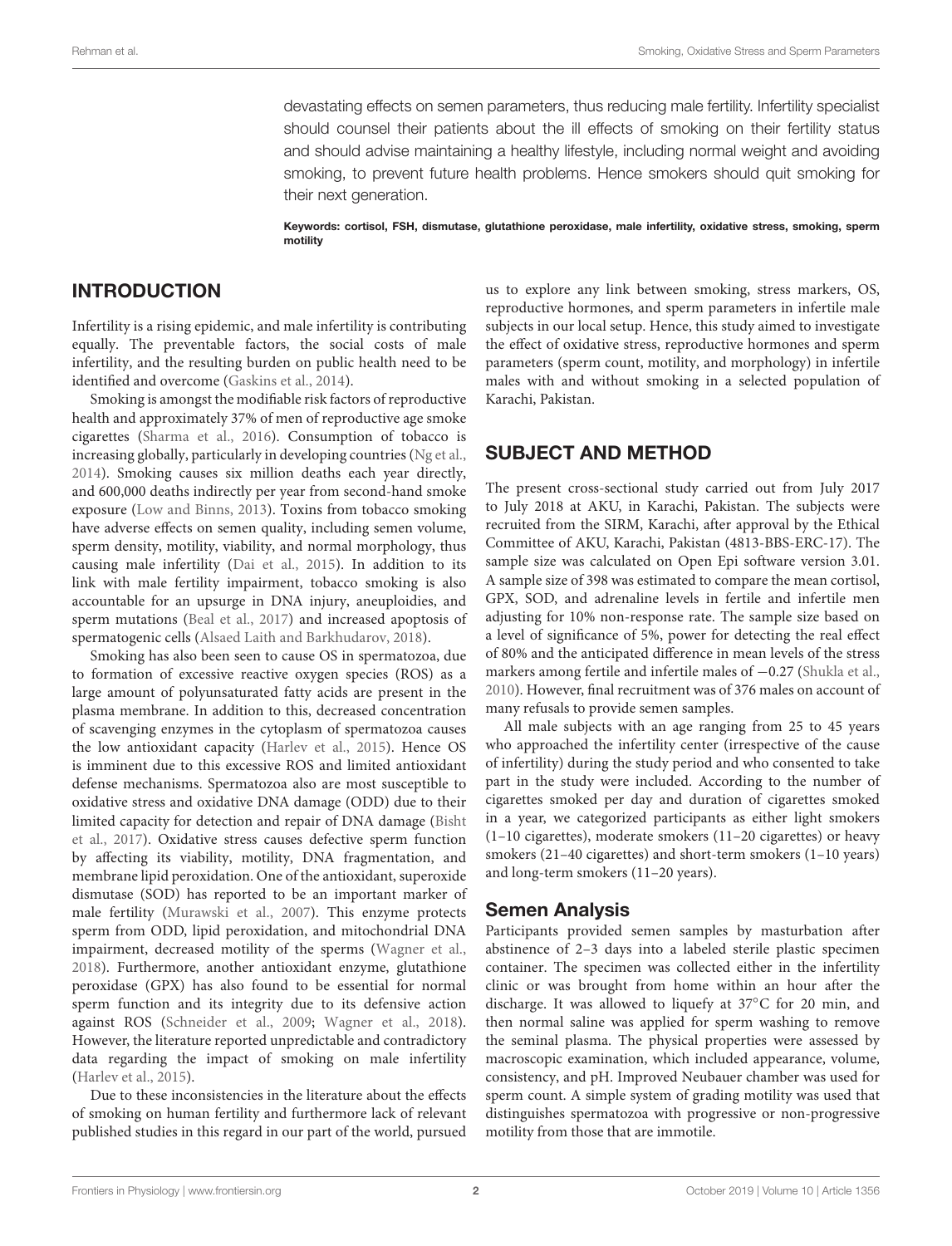Progressive motility (PR) was considered when spermatozoa were moving actively, either linearly or in a large circle and in non-progressive motility (NP) all other patterns of motility present with an absence of progression, e.g., swimming in small circles, the flagellar force hardly displacing the head, or when only a flagellar beat can be observed. Immotile (IM) had no movement.

Regarding sperm morphology, all spermatozoa with smooth rimmed oval shaped head, an acrosome tip covering about "40–70% of the sperm head", mid-piece of the same length as head, and an uncoiled 45 µm long tail with no neck, head or tail defects were considered as normal. Semen samples showing <4% spermatozoa of normal morphology were considered as abnormal (WHO, 2010) [\(Cooper et al.,](#page-9-8) [2010\)](#page-9-8). One technician scored all slides to prevent inter-technician inconsistency in scoring and evaluation of the physical properties of semen was also done.

#### Division of Study Subjects

A physician thoroughly screened all the subjects for systemic or andrological pathologies. They were divided on the basis of (i) sperm parameters, and (ii) fertility history as is explained below.

#### **Fertile group**

The "fertility status" of study participants was based on the history that they have had kid with their wives in last 2–3 years and semen parameters analysis normozoospermic according to WHO criteria, i.e., "had total sperm number (TC) >39 million per ml, total sperm motility (progressive and non-progressive) measured within 60 min of collection of more than 40%, and normal morphology (MORPH) of ≥4%) [\(Cooper et al.,](#page-9-8) [2010\)](#page-9-8).

#### **Infertile group**

Men with a history of primary infertility with a sperm count of less than  $15 \times 10^6$ , decreased total sperm motility of less than 40% and normal morphology of less than 4% were included. It comprised of all variants of azoospermia, oligozoospermia, teratozoospermia, and asthenozoospermia.

Subjects who had a female cause of infertility, suffered from secondary infertility and having cryptorchidism, testicular trauma, orchitis, and testicular hypotrophy (confirmed on history and examination) were excluded. Subjects having diabetes, hypertension, arthritis, malignancy, epilepsy, tuberculosis, endocrinal disorders, liver/renal disease (confirmed on laboratory investigations) and on drugs and conditions are known to influence OS and serum cortisol level were excluded. Moreover, subjects who were receiving testosterone or thyroxin replacement therapy or steroids were also excluded.

Two hundred and eleven fertile and 165 infertile male subjects [azoospermic 62 (37.57%), oligospermia 84 (50.90%), teratospermia 7 (4.24.%), asthenospermia 12 (7.27%)] were included in the study. The general physical examination, assessment of height, weight, and calculation of BMI was done, and estimation of body fat% age was performed by a Bioelectrical Impedance Analyzer (BIA). Gender, age, and height were manually entered into the system by a digital keyboard, and percentage of fat mass (% FM) was calculated.

Andrologic profile of fertile group was done to compare any significant difference between fertile and infertile group and to further confirming that there is no andrologic imbalance present between the groups.

Blood samples were collected from the subjects at 8 AM, and the serum was separated, centrifuged, and analyzed. Serum FSH was determined by using the commercially available kits for Human FSH Enzyme Immunoassay (Kit Cat. No KAPD1288 by DIA source Immuno Assays S.A. Belgium) and detection range for FSH for male was 1– 14 mIU/ml. Serum LH estimation was made by using the commercially available kits for Human LH Enzyme Immunoassay (Kit Cat. No KAPD1289 by DIA source Immuno Assays S.A. Belgium) and detection range for LH for male was 0.7–7.4 mIU/ml. Serum total testosterone was determined by using the commercially available kits for Human Total Testosterone (TT) Enzyme Immunoassay (Kit Cat. No DKO002 by DIA source Immuno Assays S.A. Belgium) and detection range for TT for adult male was 2.12 – 6.01 ng/mL. Cortisol was analyzed using the Cortisol ELISA kits (catalog number: CO103S, CALBIOTECH) with a detection range of 50–230 ng/mL from 8:00 am -11:00 am and 30–150 ng/mL at 4:00 pm. Adrenaline was analyzed using Human Epinephrine/Adrenaline (EPI) ELISA kits (catalog number: 95362, Glory Science Co., Ltd.), a detection range of 5 ng/L-1000 ng/L. SOD was analyzed using Human SOD ELISA kits (catalog #: 11086, Glory Science Co., Ltd.) according to the manufacturer protocol and the detection range for SOD kit was 3 – 160 mU/L. GPX was analyzed using Human GPX ELISA kits (catalog #: 10800, Gl Science Co., Ltd.), which has a detection range of 30–700 U/L. SHBG was analyzed using kits (catalog #: 10222, Glory Science Co., Ltd.) and detection range for SHBG kit was 2–40 nmol/l, which had an intra-assay and intraassay coefficient of 9 and 15%, respectively.

Data analysis was performed using Statistical Package for the Social Sciences (SPSS), version 22.0, and STATA version 12. Descriptive statistics were computed for categorical variables by computing their frequencies and percentages, and Chisquare/Fisher's exact test was used to calculate the difference. The distribution of quantitative variables was computed by their means and standard error/median (IQR) depending on the normality of the data and assessed by independent t-test/Mann Whitney test. Unadjusted and adjusted beta coefficients with their 95% CI were reported by using simple and multiple linear regression. For univariate analyses, the cutoff used for identifying variables for the multivariable model was p-value of less than 0.25. The purpose of using a significance level as high as 0.25 as a screening criterion for initial variable selection is based on the work by Bendel and Afifi (1977) on linear regression [\(Hosmer et al.,](#page-9-9) [2013\)](#page-9-9). The authors showed that use of a more traditional level (such as 0.05) often fails to identify variables known to be important. Use of the higher level has the disadvantage of including variables that are of questionable importance at this initial stage of model development. For this reason, it is important to review all variables added to a model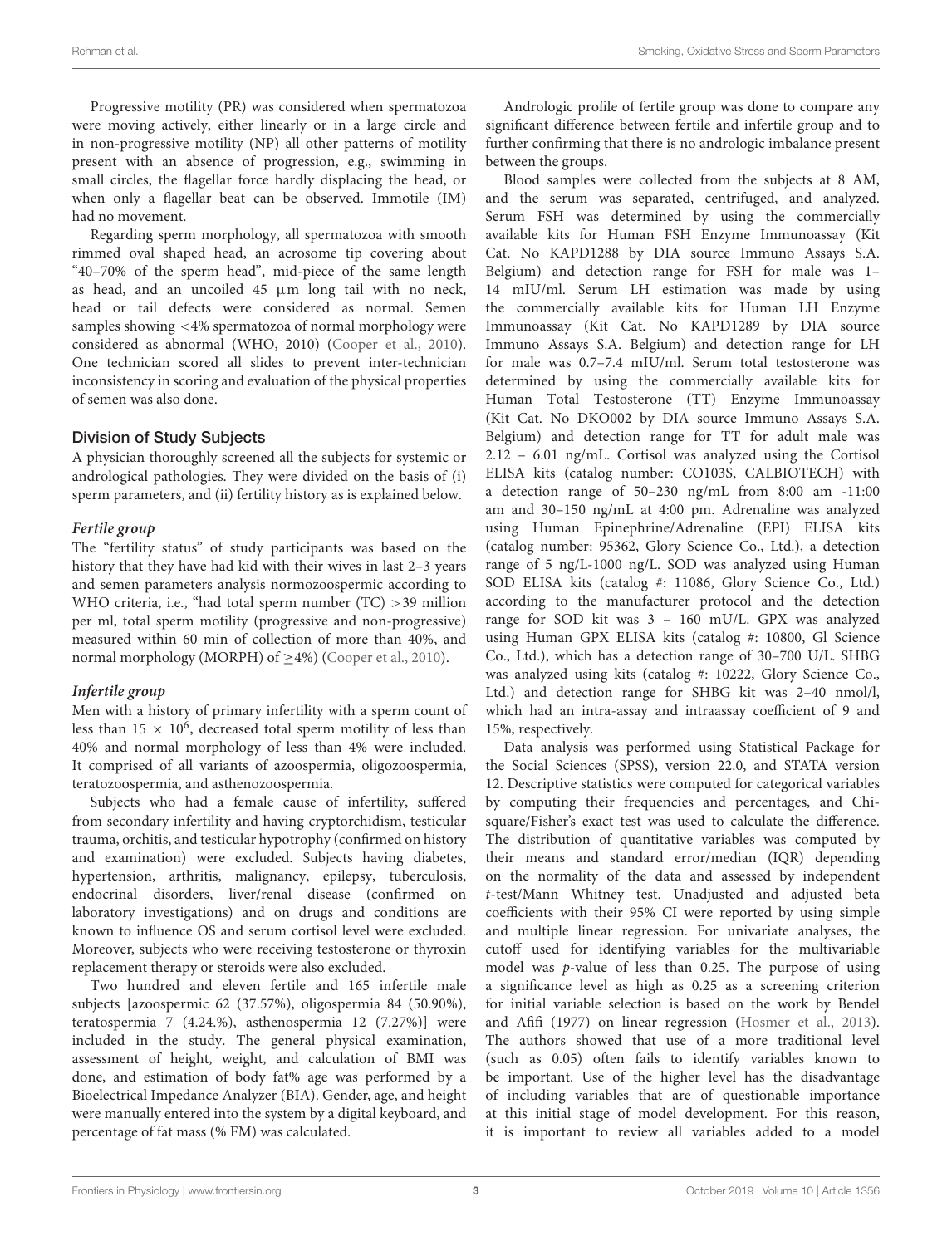critically before a decision is reached regarding the final model, therefore, for multivariable analysis, the p-value of <0.05 was used.

### RESULTS

## Demographics, Sex Hormones, Stress Makers, and Semen Parameters Among Smoker and Non-smokers

The study population consisted of 376 male participants. Smoking status was classified as follows: 272 (72%) were smokers, and 104 (28%)were non-smokers, 40%(109/272) were short-term smokers, and 60% (163/272) were long-term smokers. There were 36% (99/272) light smokers, 44% (119/272) moderate smokers, and 20% (54/272) who were heavy smokers.

Mean age, BMI, and body fat were similar among smokers and non-smokers. The mean testosterone levels were significantly lower among smokers as compared to non-smokers (pvalue = 0.02). However, there was no significant difference in FSH and LH levels between the two groups. A significant difference was observed in the levels of stress markers (adrenaline, SOD, and GPX) between smokers and non-smokers. Significant lower levels of adrenaline, SOD, glutathione reductase (p-value < 0.001) and SBHG ( $p$ -value = 0.03) were evident among smokers as compared to non-smokers. However, cortisol levels were decreased in non-smokers as compared to the smokers' group. No difference was found in semen parameters between the groups (**[Table 1](#page-4-0)**).

## Comparison of Demographics, Sex Hormones, and Stress Makers Among Infertile and Fertile Smokers

The **[Table 2A](#page-5-0)** shows that age was significantly lower while mean BMI and body fat were significantly higher among infertile smokers vs. fertile smokers ( $p$ -value < 0.05). A higher mean testosterone level was observed among fertile smokers as compared to infertile smokers ( $p$ -value < 0.05). Among stress markers, the median cortisol and SOD were higher among infertile smokers as compared to fertile smokers ( $p$ -value < 0.05). On the contrary, the median GPX and SHBG were significantly lower among infertile smokers as compared to fertile smokers.

<span id="page-4-0"></span>TABLE 1 | Demographics, sex hormones, stress makers and semen parameters among smoker and non-smokers.

| Smokers ( $n = 272$ ) | Non-smokers ( $n = 104$ ) | p-value     |
|-----------------------|---------------------------|-------------|
|                       |                           |             |
| $35.09 \pm 0.37$      | $35.67 \pm 0.63$          | 0.42        |
| 33                    | 37                        |             |
| $26.01 \pm 0.22$      | $26.14 \pm 0.30$          | 0.74        |
| 19.03                 | 14.47                     |             |
|                       |                           | 0.59        |
| 60 (22.10%)           | 18 (17.30%)               |             |
| 44 (16.25%)           | 18 (17.30%)               |             |
| 168 (61.80%)          | 68 (65.40%)               |             |
| $33.88 \pm 0.28$      | $34.17 \pm 0.39$          | 0.57        |
|                       |                           | 0.51        |
| $0(0.0\%)$            | 4 (1.50%)                 |             |
| 7 (6.70%)             | 14 (5.10%)                |             |
| 97 (93.30%)           | 254 (93.45)               |             |
|                       |                           |             |
| $9.48 \pm 0.08$       | $9.55 \pm 0.13$           | 0.67        |
| 7.70                  | 6.24                      |             |
| $9.92 \pm 0.22$       | $9.26 \pm 0.35$           | 0.12        |
| 15.9                  | 4.08                      |             |
| $4.31 \pm 0.11$       | $4.78 \pm 0.16$           | $0.02*$     |
| 8.88                  | 8.33                      |             |
| 18.95 (15.04-28.82)   | 22.53 (16.49-30.71)       | $0.03**$    |
|                       |                           |             |
| 139.21(109.22-181.69) | 123.74(81.17-209.04)      | 0.15        |
| 24.78 (14.40 - 41.42) | 47.05 (22.53-60.92)       | $< 0.001**$ |
|                       |                           |             |
| $77.34 \pm 3.420$     | $86.07 \pm 5.24$          | 0.17        |
| 65.00 (42.75-75.00)   | 70.00 (45.00-75.00)       | 0.17        |
| $4.75 \pm 0.23$       | $5.65 \pm 0.42$           | 0.05        |
|                       |                           |             |

<sup>∗</sup>Significant at p-value < 0.05 by using independent t-test. ∗∗Significant at p-value < 0.05 by using Mann Whitney U test.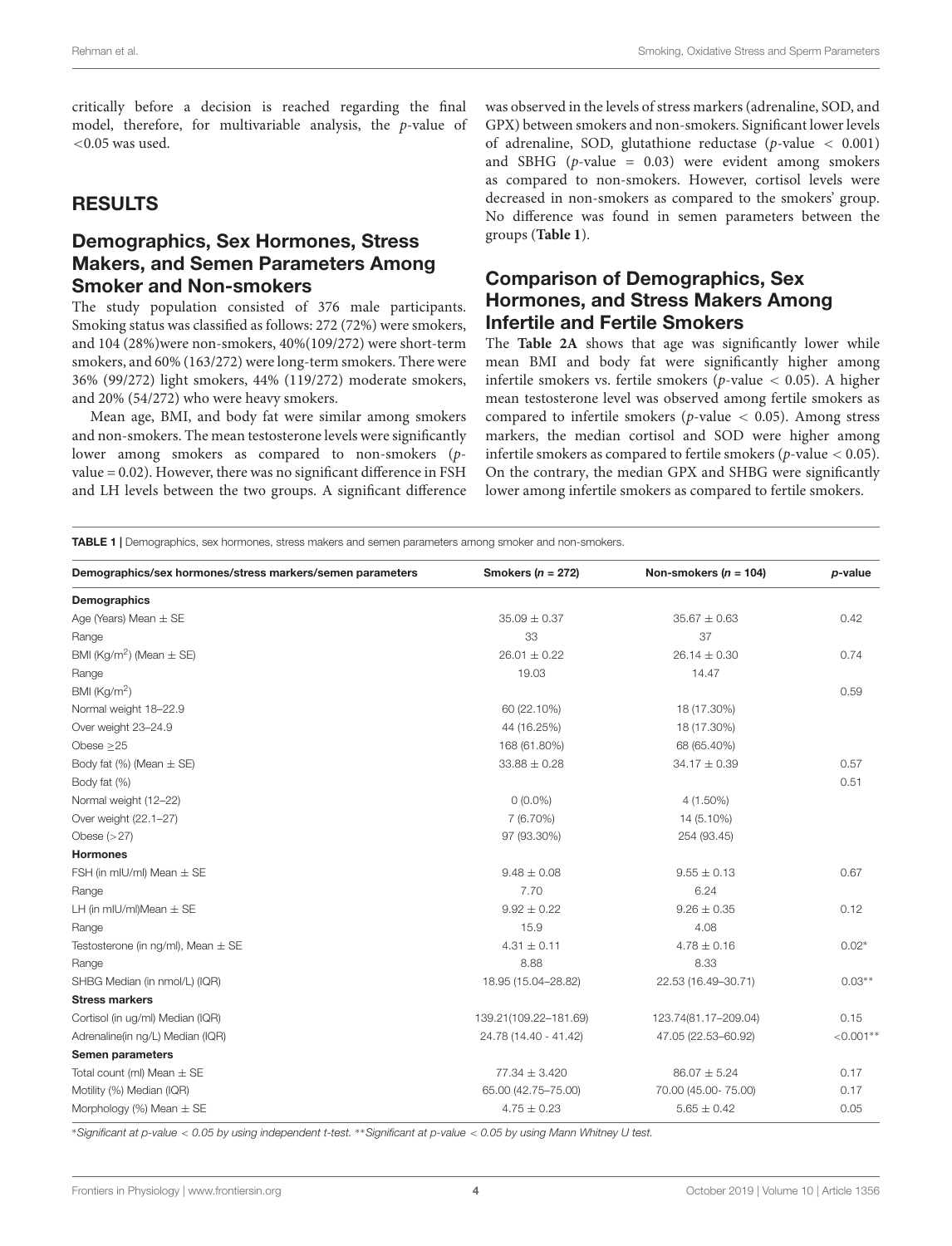## Comparison of Demographics, Sex Hormones and Stress Makers Among Fertile and Infertile Non-smokers

The **[Table 2B](#page-5-0)** shows that the mean age, BMI, and body fat were not significantly different among the infertile non-smokers and fertile non-smokers. No substantial changes were observed in the level of stress markers (cortisol, adrenaline, SOD, glutathione, and SBHG) between infertile non-smokers and fertile non-smokers.

## Univariate and Multivariate Analysis for Assessing the Relationship of Smoking and Stress Markers With Sperm **Parameters** Total Sperm Count

#### a significant decrease was found in total sperm count with every one-unit increase in cortisol and adrenaline levels. However, there was a significant increase in total sperm count with an increase in SHBG levels. There was no significant relationship observed between total sperm count with SOD and glutathione at p-value < 0.25 (**[Table 3](#page-6-0)**).

Multivariate analysis showed that after adjusting for the covariates among smokers, the total sperm count was 17.7 million lower as compared to non-smokers. Moreover, the total sperm count was significantly decreased with oneunit increase in cortisol levels, glutathione levels and BMI at  $p$ -value < 0.05. However, no significant relationship was observed between adrenaline and SOD with total sperm count at p-value < 0.05 (**[Table 3](#page-6-0)**).

#### Sperm Motility

The relationship of the stress markers; cortisol, adrenaline, SOD, and glutathione were also assessed with the total sperm count and In univariate analysis, it was observed that the sperm motility was increased with every one-unit increase in age, testosterone

<span id="page-5-0"></span>TABLE 2 | Comparison of Demographics, sex hormones and stress makers among infertile and fertile smokers/fertile and infertile non-smokers.

| Demographics/sex<br>hormones/stress<br>markers/semen parameters | (A) Smokers ( $n = 272$ ) |                       | (B) Non-smokers $(n = 104)$ |                       |
|-----------------------------------------------------------------|---------------------------|-----------------------|-----------------------------|-----------------------|
|                                                                 | Infertile (125)           | Fertile (147)         | Infertile (40)              | Fertile (64)          |
| Demographics                                                    |                           |                       |                             |                       |
| Age (Years)* $#$ Mean $\pm$ SE                                  | $34.29 \pm 0.52$          | $35.77 \pm 0.53$      | $33.20 \pm 0.94$            | $37.22 \pm 0.78$      |
| Range                                                           | 27                        | 31                    | 25                          | 32                    |
| BMI (Kg/m <sup>2</sup> ) * (Mean $\pm$ SE)                      | $26.93 \pm 0.33$          | $25.22 \pm 0.28$      | $26.03 \pm 0.55$            | $26.21 \pm 0.36$      |
| Range                                                           | 18.26                     | 14.15                 | 14.47                       | 12.04                 |
| BMI (Kg/m <sup>2</sup> ) <sup>*</sup>                           |                           |                       |                             |                       |
| Normal weight 18-22.9                                           | 20 (16.00%)               | 40 (27.20%)           | $9(22.50\%)$                | $9(14.10\%)$          |
| Over weight 23-24.9                                             | 18 (14.40%)               | 26 (17.70%)           | 6 (15.00%)                  | 12 (18.80%)           |
| Obese $>25$                                                     | 87(69.60%)                | 81 (55.10%)           | 25 (62.50%)                 | 43 (67.20%)           |
| Body fat $(\%)^*$ (Mean $\pm$ SE)                               | $34.81 \pm 0.43$          | $33.09 \pm 0.36$      | $33.47 \pm 0.66$            | $34.62 \pm 0.48$      |
| Body fat (%)                                                    |                           |                       |                             |                       |
| Normal weight (12-22)                                           | $1(0.80\%)$               | $3(2.00\%)$           | $0(0.00\%)$                 | $0(0.00\%)$           |
| Over weight (22.1-27)                                           | 4 (3.20%)                 | 10 (6.80%)            | 4 (10.00%)                  | $3(4.70\%)$           |
| Obese $(>27)$                                                   | 120 (96.00%)              | 134 (91.20%)          | 36 (90.00%)                 | 61 (95.30%)           |
| <b>Hormones</b>                                                 |                           |                       |                             |                       |
| FSH (in mIU/ml) Mean $\pm$ SE                                   | $9.48 \pm 0.12$           | $9.49 \pm 0.11$       | $9.49 \pm 0.21$             | $9.58 \pm 0.17$       |
| Range                                                           | 6.21                      | 7.7                   | 4.51                        | 6.24                  |
| LH (in mIU/mI) Mean $\pm$ SE                                    | $10.19 \pm 0.32$          | $9.69 \pm 0.30$       | $9.39 \pm 0.63$             | $9.19 \pm 0.42$       |
| Range                                                           | 14.86                     | 14.8                  | 13.73                       | 12.48                 |
| Testosterone (in ng/ml)*,<br>Mean $\pm$ SE                      | $3.97 \pm 0.16$           | $4.60 \pm 0.14$       | $4.63 \pm 0.25$             | $4.87 \pm 0.21$       |
| Range                                                           | 8.88                      | 8.88                  | 7.13                        | 8.03                  |
| SHBG (in nmol/L) ** Median (IQR)                                | 18.14 (14.22-21.79)       | 21.93 (16.12-33.82)   | 21.79 (17.66-26.79)         | 22.94 (15.44-31.89)   |
| <b>Stress Markers</b>                                           |                           |                       |                             |                       |
| Cortisol (in ug/ml) ** Median (IQR)                             | 155.35(115.03-210.81)     | 127.41 (94.43-168.16) | 100.94 (79.85-200.94)       | 127.41 (83.94-217.98) |
| Adrenaline (in ng/L) Median (IQR)                               | 24.19 (13.45-42.38)       | 25.42 (14.41-40.74)   | 49.19 (22.84-62.80)         | 47.06 (22.32-60.57)   |
| SOD(in ng/ml)** Median (IQR)                                    | 16.03 (8.08-27.63)        | 11.35 (5.90-27.63)    | 32.73 (18.66-67.95)         | 43.92 (18.66-134.89)  |
| Glutathione(in pg/ml)** Median<br>(IQR)                         | 48.44 (37.79-78.82)       | 60.66 (42.60-87.58)   | 345.87 (93.68-618.42)       | 288.82(129.05-618.42) |

<sup>∗</sup>Significant at p-value < 0.05 using independent t-test to assess the relationship of normally distributed quantitative variables with fertility status among smokers #Significant at p-value < 0.05 using independent t-test to assess the relationship of normally distributed quantitative variables with fertility status among non-smokers. ∗ ˆSignificant at p-value < 0.05 by using chi-square test to assess the relationship of qualitative variable with fertility status among smokers. ∗∗Significant at p-value < 0.05 using Mann whitney U test to assess the relationship of non-normal quantitative variables with fertility status among smokers.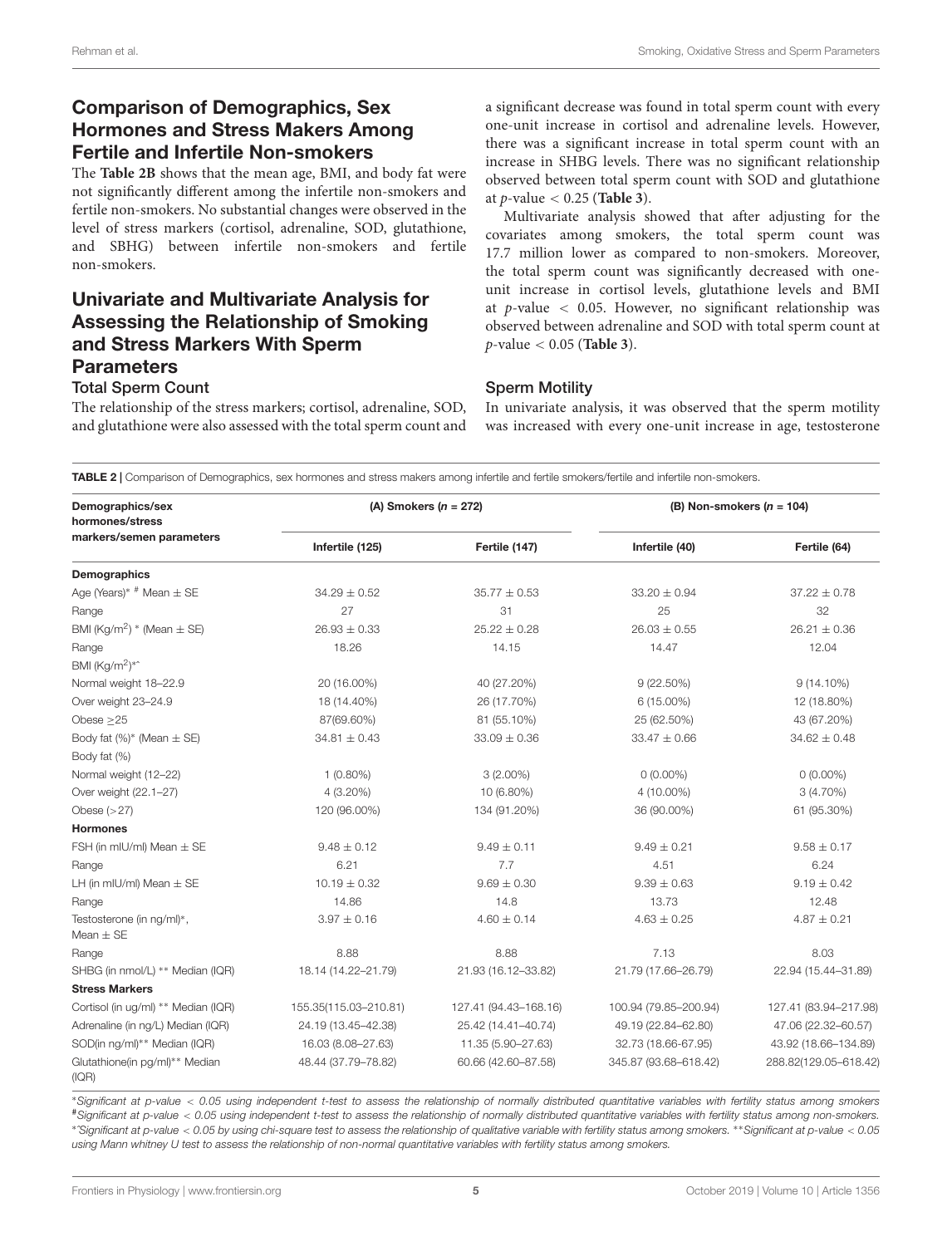<span id="page-6-0"></span>TABLE 3 | Univariate and Multivariate analysis for assessing the relationship of smoking and stress markers with total sperm count among male patients.

| Demographics/sex hormones/stress markers | Univariate analysis |                  | <b>Multivariate analysis</b> |                   |
|------------------------------------------|---------------------|------------------|------------------------------|-------------------|
|                                          | ß (SE)              | 95% CI           | $\beta$ (SE)                 | 95% CI            |
| <b>Smoking status</b>                    |                     |                  |                              |                   |
| Non-smoker (ref)                         |                     |                  |                              |                   |
| Smoker                                   | $-8.72(6.41)$       | $-21.33, 3.88*$  | $-17.76(8.03)$               | $-33.56, -1.96**$ |
| Cortisol                                 | $-0.11(0.04)$       | $-0.19, -0.03*$  | $-0.08(0.04)$                | $-0.16, -0.004$   |
| Adrenaline                               | $-0.07(0.057)$      | $-0.19, 0.03*$   | $-0.07(0.05)$                | $-0.18, 0.04$     |
| SOD                                      | 0.05(0.05)          | $-0.05, 0.15$    | 0.16(0.10)                   | $-0.03, 0.36$     |
| Glutathione                              | 0.006(0.01)         | $-0.01, 0.030$   | $-0.05(0.02)$                | $-0.10, 0.0001**$ |
| BMI ( $\text{Kg/m}^2$ )                  | $-3.50(0.79)$       | $-5.06, -1.95*$  | $-3.41(0.79)$                | $-4.98, -1.84**$  |
| BMI $(Kq/m2)$                            |                     |                  |                              |                   |
| Normal weight 18-22.9 (ref)              |                     |                  | <b>NS</b>                    |                   |
| Over weight 23-24.9                      | $-20.20(9.29)$      | $-38.47, -1.93*$ |                              |                   |
| Obese $\geq$ 25                          | $-29.377(7.132)$    | $-43.40, 15.35*$ |                              |                   |
| Age (Years)                              | 0.74(0.45)          | $-0.148, 1.64*$  | <b>NS</b>                    |                   |
| Body fat (%)                             | $-2.254(0.62)$      | $-3.485, -1.02*$ | <b>NS</b>                    |                   |
| Body fat (%)                             |                     |                  |                              |                   |
| Normal weight (12-22) (ref)              | 15.27(30.41)        | $-75.079, 44.53$ |                              |                   |
| Over weight (22.1-27)                    | 23.71(28.03)        | $-78.843, 31.40$ |                              |                   |
| Obese $(>27)$                            |                     |                  |                              |                   |
| FSH (mIU/ml)                             | 0.83(2.11)          | $-3.54, 6.54*$   | <b>NS</b>                    |                   |
| LH (mIU/ml)                              | $-2.01(0.78)$       | $-3.54, -0.47*$  | <b>NS</b>                    |                   |
| Testosterone (ng/dl)                     | 3.44(1.57)          | $0.346, 6.55*$   | <b>NS</b>                    |                   |
| <b>SHBG</b>                              | 0.43(0.18)          | $0.076, 0.78*$   | <b>NS</b>                    |                   |

<sup>∗</sup>Significant at p-value < 0.25 by univariate linear regression. ∗∗Significant at p-value < 0.05 by multivariate linear regression.

levels, SOD, and glutathione. However, sperm motility was decreased with 1 every unit increase in BMI,% body fat, LH, cortisol, adrenaline, and SHBG No significant relationship was observed between smoking status and FSH with sperm motility at p-value < 0.25 (**[Table 4](#page-7-0)**).

In the multivariate analysis, it was observed that the sperm motility decreased 5.25% among smokers as compared to nonsmokers. Moreover, with every one-unit increase in cortisol, adrenaline, and BMI the sperm motility was significantly decreased, while with every one-unit increase in SOD and age, the sperm motility was significantly increased (**[Table 4](#page-7-0)**).

#### Sperm Morphology

In univariate analysis, it was observed that with every one-unit increase in age, testosterone, SHBG, SOD, and glutathione, the expected normal sperm morphology was significantly increased, while, with every 1 unit increase in BMI,% body fat, LH and cortisol the normal sperm morphology was significantly decreased. Among smokers, the normal sperm morphology was 0.89% lower as compared to nonsmokers (**[Table 5](#page-8-0)**).

In multivariate analysis, the normal sperm morphology was 1.29% lower among smokers as compared to non-smokers. Moreover, with every one-unit increase in BMI, cortisol, and glutathione, the normal sperm morphology was significantly decreased. Besides, with every one-unit increase in SOD and SHBG, the normal sperm morphology was significantly increased (**[Table 5](#page-8-0)**).

## **DISCUSSION**

Smoking is an eminent risk factor for reproductive health [\(Kumar et al.,](#page-9-10) [2014\)](#page-9-10). Smoking causes reproductive hormone disorders, impairment in spermatogenesis and maturation of sperm, and compromised functioning of spermatozoa [\(Saleh](#page-10-5) [et al.,](#page-10-5) [2002\)](#page-10-5). This study has shown a significant decrease in testosterone level in smokers as compared to non-smokers. Many tobacco smoke components have effects on testosterone. Nicotine has been reported to impair male reproductive hormone system by causing Leydig cell apoptosis and inhibition of synthesis of androgen [\(Dai et al.,](#page-9-2) [2015\)](#page-9-2). Toxins, including lead present in tobacco, appear to directly impair the process of spermatogenesis itself as well as sperm function through reproductive axis dysfunction or testicular degeneration [\(Gandhi](#page-9-11) [et al.,](#page-9-11) [2017\)](#page-9-11). In contrast to the present study, a recent study reported no impact of smoking on total testosterone and SHBG [\(Boeri et al.,](#page-9-12) [2019\)](#page-9-12).

This study has shown that the semen parameters (total count, motility, and morphology) are decreased in infertile smokers as compared to infertile non-smokers. Smoking caused a significant decrease in sperm count and morphology. However, it did not have any significant effect on motility in this study subjects. These results are similar to a few other studies [\(Sharma et al.,](#page-10-0) [2016;](#page-10-0) [Mostafa et al.,](#page-9-13) [2018\)](#page-9-13). A recent study has also found a significantly higher incidence of morphological defects of spermatozoa among smokers and no difference in motility and reproductive hormones in both groups [\(Bundhun et al.,](#page-9-14) [2019\)](#page-9-14).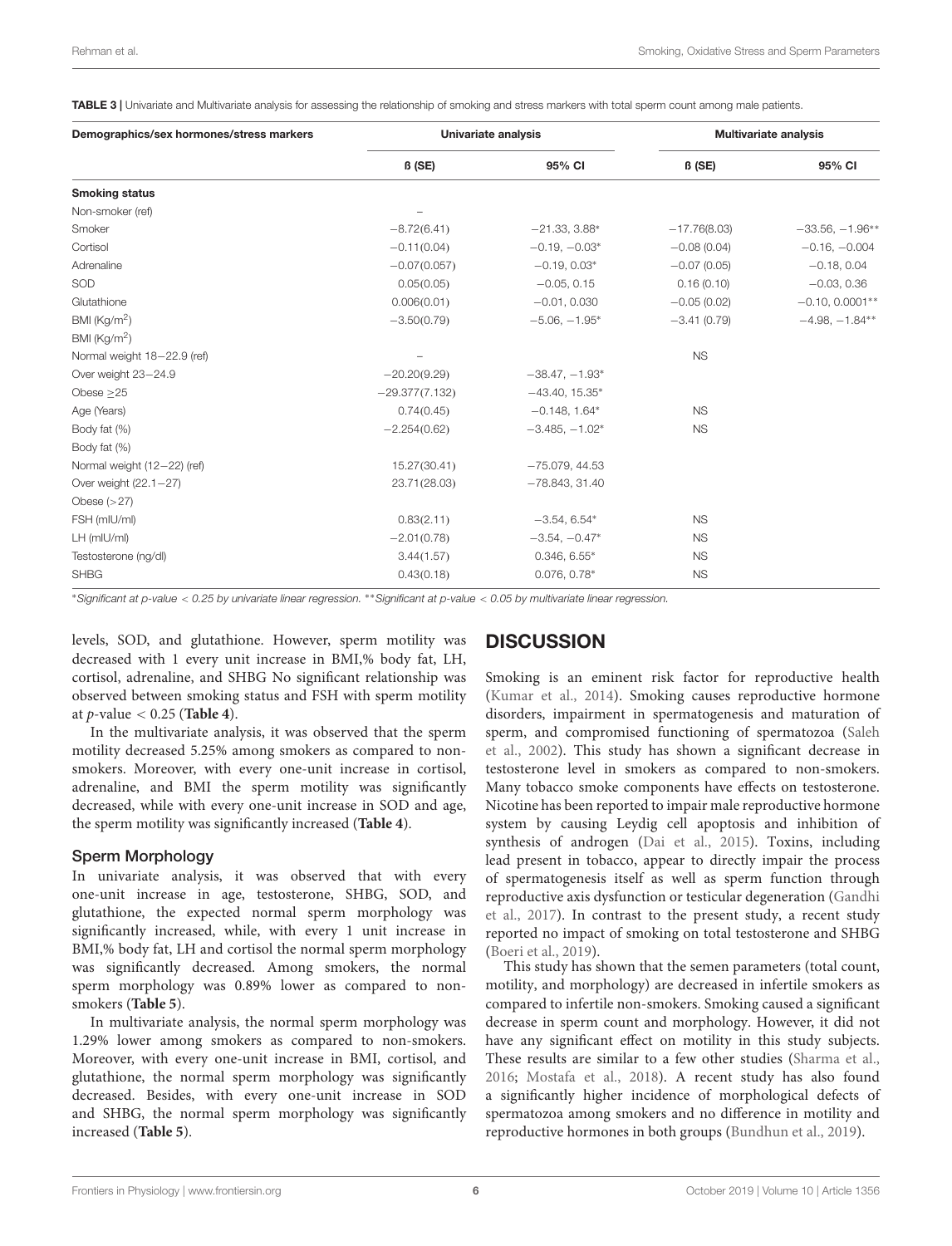<span id="page-7-0"></span>TABLE 4 | Univariate analysis and Multivariate analysis for assessing the relationship of smoking and stress markers with sperm motility among male patients.

| Demographics/sex hormones/stress markers | Univariate analysis |                  | <b>Multivariate analysis</b> |                  |
|------------------------------------------|---------------------|------------------|------------------------------|------------------|
|                                          | B(SE)               | 95% CI           | $\beta$ (SE)                 | 95% CI           |
| <b>Smoking status</b>                    |                     |                  |                              |                  |
| Non-smoker (ref)                         |                     |                  |                              |                  |
| Smoker                                   | $-3.177(2.83)$      | $-8.75, 2.39$    | $-5.251(3.37)$               | $-11.88, 1.38$   |
| Cortisol                                 | $-0.09(0.01)$       | $-0.12, -0.058*$ | $-0.06(0.01)$                | $-0.10, -0.03**$ |
| Adrenaline                               | $-0.06(0.025)$      | $-0.11, 0.01*$   | $-0.061(0.024)$              | $-0.10, 0.012**$ |
| SOD                                      | 0.04(0.02)          | $0.002, 0.09*$   | 0.09(0.04)                   | $-0.01, 0.17**$  |
| Glutathione                              | 0.01(0.005)         | $-0.001, 0.01*$  | $-0.02(0.01)$                | $-0.04, 0.0008$  |
| Age (Years)                              | 0.654(0.19)         | $0.26, 1.04*$    | 0.62(0.18)                   | $0.23, 0.99**$   |
| BMI ( $\text{Kg/m}^2$ )                  | $-1.88(0.34)$       | $-2.56, -1.20$   | $-1.72(0.33)$                | $-2.38, -1.06**$ |
| BMI $(Kg/m2)$                            |                     |                  |                              |                  |
| Normal weight 18-22.9 (ref)              |                     |                  |                              |                  |
| Over weight 23-24.9                      | $-0.73(4.10)$       | $-8.79, 7.33*$   |                              |                  |
| Obese $\geq$ 25                          | $-10.99(3.14)$      | $-17.18, -4.80$  | <b>NS</b>                    |                  |
| Body fat (%)                             | $-1.10(0.27)$       | $-1.64, -0.55*$  |                              |                  |
| Body fat (%)                             |                     |                  | <b>NS</b>                    |                  |
| Normal weight (12-22) (ref)              |                     |                  |                              |                  |
| Over weight (22.1-27)                    | $-6.52(13.38)$      | $-32.84, 19.79$  |                              |                  |
| Obese $(>27)$                            | $-14.98(12.33)$     | $-39.24, 9.27$   |                              |                  |
| <b>FSH</b>                               | 0.79(0.93)          | $-1.03, 2.62$    | <b>NS</b>                    |                  |
| LH.                                      | $-1.006(0.34)$      | $-1.68, -0.32*$  | <b>NS</b>                    |                  |
| Testosterone                             | 2.56(0.68)          | 1.21, 3.92*      | <b>NS</b>                    |                  |
| <b>SHBG</b>                              | 0.36(0.07)          | $0.21, 0.51*$    | <b>NS</b>                    |                  |
| Cortisol                                 | $-0.09(0.01)$       | $-0.12, 0.058*$  | <b>NS</b>                    |                  |
| Adrenaline                               | $-0.06(0.02)$       | $-0.11, 0.01*$   | <b>NS</b>                    |                  |
| SOD                                      | 0.04(0.02)          | 0.002, 0.09      | <b>NS</b>                    |                  |
| Glutathione                              | 0.008(0.005)        | $-0.001, 0.01*$  | <b>NS</b>                    |                  |

<sup>∗</sup>Significant at p-value < 0.25 by univariate linear regression. ∗∗Significant at p-value < 0.05 by multivariate linear regression.

The current study observed significantly lower levels of GPX and SHBG in smokers. Among stress markers, the median cortisol levels were significantly higher among smokers as compared to non-smokers. Increased cortisol levels have an inhibitory effect on male reproductive function that could be due to a significant increase in intracellular levels of ROS and induction of apoptosis of Leydig cells [\(Darbandi et al.,](#page-9-15) [2018\)](#page-9-15). Smoking is one of the contributing factors to OS, produced due to excessive levels of ROS coupled with a deficiency in antioxidants. Though low levels of ROS are required for sperm capacitation, hyperactivation, acrosome reaction, and spermatozoa–oocyte fusion but their excess overwhelms the neutralizing capacity of antioxidants thus causes OS, and consequent damage to DNA in the nucleus and mitochondria [\(Bui et al.,](#page-9-16) [2018\)](#page-9-16). This alteration in the sperm quality due to oxidative stress-induced DNA damage is due to the active transfer of cigarette components through the blood-testis barrier [\(Sepaniak et al.,](#page-10-6) [2004\)](#page-10-6). Tobacco contains mutagenic and carcinogenic substances (i.e., nicotine, cadmium, and lead), which are damaging to cells undergoing rapid multiplication, including germ cells in the testis [\(Fariello](#page-9-17) [et al.,](#page-9-17) [2012\)](#page-9-17) Hence, oxidative stress affects fertility by affecting sperm viability, motility, DNA fragmentation, and membrane lipid peroxidation [\(Gandhi et al.,](#page-9-11) [2017\)](#page-9-11). Literature indicates that the molecular changes produced by OS are nuclear and

mitochondrial DNA damage, telomere shortening, epigenetic alterations, and Y chromosomal micro-deletions, which leads to male infertility [\(Bui et al.,](#page-9-16) [2018\)](#page-9-16). Moreover, smoking-induced increase in inflammatory agents affects sperm genome, gonads and sperm-ovum fecundation leading to infertility [\(Davar et al.,](#page-9-18) [2012\)](#page-9-18) and cigarette smoking also causes alterations in DNA methylation as well [\(Dong et al.,](#page-9-19) [2017\)](#page-9-19). This DNA damage leads to a higher risk of abortions, birth defects, and childhood cancers in the offspring [\(Gandhi et al.,](#page-9-11) [2017\)](#page-9-11). The adverse effect of tobacco on the paternal genome affects germ cell integrity and birth of healthy offspring because biological parenting begins much before the birth of a child and even before conception [\(Kumar et al.,](#page-9-20) [2015\)](#page-9-20).

The present study has shown that obesity has a significant negative effect on semen parameters. The effect of obesity on semen quality may be mainly due to disturbed endocrine mechanisms as there is a need for the controlled testicular environment and hypothalamic-pituitary-testicular axis for spermatogenesis [\(Agarwal et al.,](#page-9-21) [2014\)](#page-9-21). This may be due to the accumulation of toxic substances in the adipose tissue and endocrine disruptors [\(Oliveira et al.,](#page-10-7) [2018\)](#page-10-7). The accumulation of fatty tissue around the scrotum in obese men causes an increase in scrotal temperature and leads to oxidative stress in the testicles affecting the semen parameters [\(Oliveira et al.,](#page-10-7) [2018\)](#page-10-7).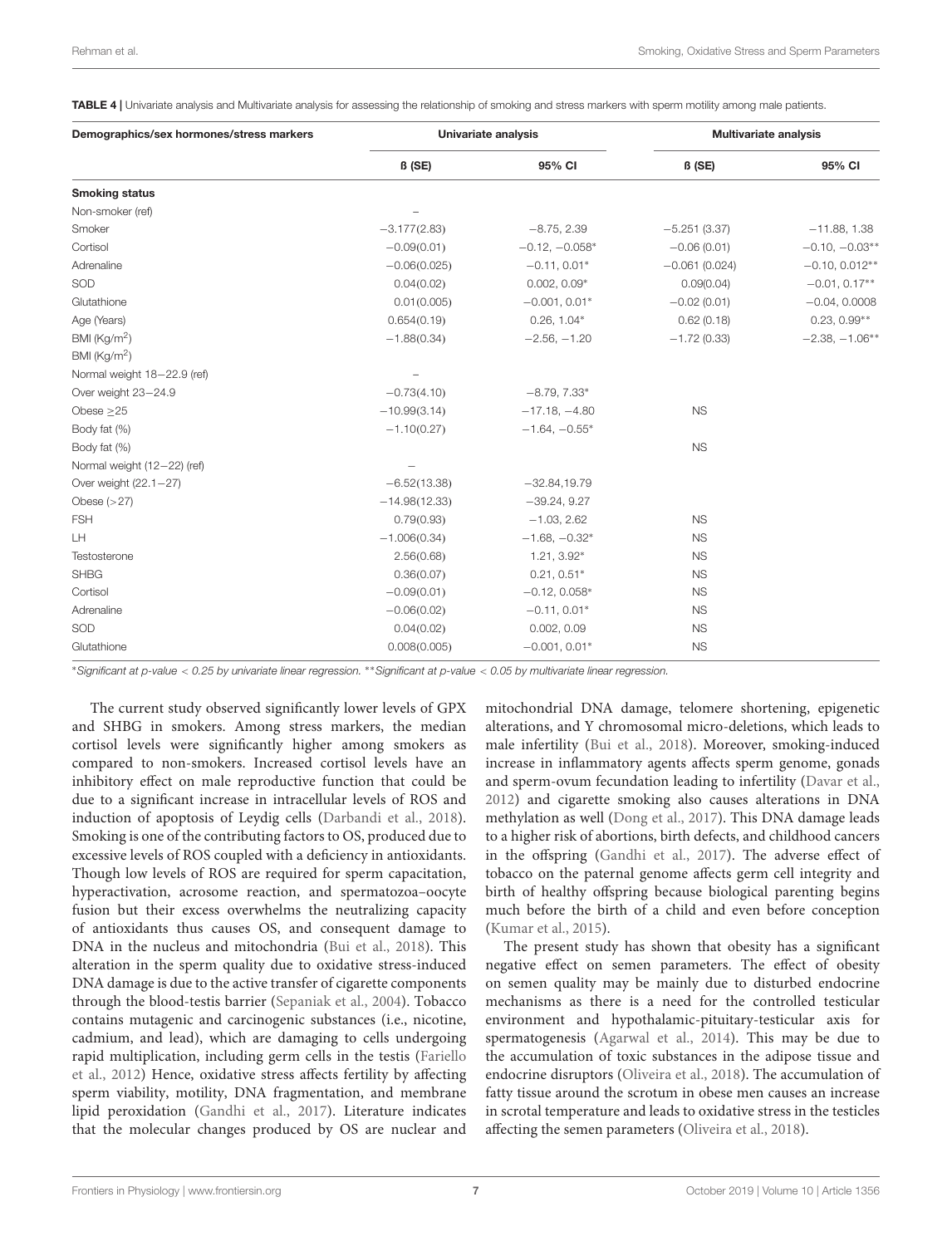<span id="page-8-0"></span>TABLE 5 | Univariate and multivariate analysis for assessing the relationship of smoking and stress markers with sperm morphology among male patients.

| Demographics/sex hormones/stress markers | Univariate analysis |                   | <b>Multivariate analysis</b> |                     |
|------------------------------------------|---------------------|-------------------|------------------------------|---------------------|
|                                          | $\beta$ (SE)        | 95% CI            | $\beta$ (SE)                 | 95% CI              |
| <b>Smoking status</b>                    |                     |                   |                              |                     |
| Non-smoker (ref)                         |                     |                   |                              |                     |
| Smoker                                   | $-0.89(0.46)$       | $-1.80, 0.014*$   | $-1.29(0.57)$                | $-2.42, -0.17**$    |
| Cortisol                                 | $-0.01(0.002)$      | $-0.01, -0.006*$  | $-0.008(0.003)$              | $-0.01, -0.002**$   |
| Adrenaline                               | $-0.002(0.004)$     | $-0.01, 0.006$    | $-0.002(0.004)$              | $-0.01, 0.005$      |
| SOD                                      | 0.009(0.003)        | $0.002, 0.016*$   | 0.015(0.007)                 | $0.001, 0.02**$     |
| Glutathione                              | 0.001(0.001)        | $-0.0001, 0.003*$ | $-0.003(0.001)$              | $-0.007, -0.0001**$ |
| <b>SHBG</b>                              | 0.06(0.01)          | $0.03, 0.08*$     | 0.038(0.01)                  | $0.01, 0.06**$      |
| BMI (in $kg/m2$ )                        | $-0.21(0.05)$       | $-0.32, -0.10*$   | $-0.14(0.05)$                | $-0.26, -0.03**$    |
| BMI (in $kg/m2$ )                        |                     |                   |                              |                     |
| Normal weight 18-22.9 (ref)              |                     |                   |                              |                     |
| Over weight 23-24.9                      | $-0.09(0.68)$       | $-1.43, 1.24*$    |                              |                     |
| Obese>25                                 | $-1.19(0.52)$       | $-2.22, -0.16$    |                              |                     |
| Age (in years)                           | 0.04(0.03)          | $-0.01, 0.11*$    | <b>NS</b>                    |                     |
| Body fat (in %)                          | $-0.13(0.04)$       | $-0.22, -0.047*$  | <b>NS</b>                    |                     |
| Body fat (in %)                          |                     |                   |                              |                     |
| Normal weight (12-22) (ref)              |                     |                   |                              |                     |
| Over weight (22.1-27)                    | $-1.54, 2.19$       | $-5.86, 2.77*$    |                              |                     |
| Obese $(>27)$                            | $-2.57, 2.02$       | $-6.56, 1.40$     |                              |                     |
| <b>FSH</b>                               | $-0.0.24(0.15)$     | $-0.32, 0.27$     | <b>NS</b>                    |                     |
| LH                                       | $-0.17(0.05)$       | $-0.28, -0.06*$   | <b>NS</b>                    |                     |
| Testosterone                             | 0.59(0.11)          | $0.375, 0.81*$    | <b>NS</b>                    |                     |

<sup>∗</sup>Significant at p-value < 0.25 by univariate linear regression. ∗∗Significant at p-value < 0.05 by multivariate linear regression.

This study has shown that an increase in age increases fertility, though some studies have been demonstrated that increasing paternal age is associated with decreased fertility rate [\(Shrem](#page-10-8) [et al.,](#page-10-8) [2019\)](#page-10-8). Contrasting results of this study might be due to the fact that males aged 40–49 years found to be a 52% decrease in normal sperm motility, while it was markedly reduced by 79% at 50 years or older [\(Mariappen et al.,](#page-9-22) [2018\)](#page-9-22). In addition to this decline in sperm concentration has also not been observed with increasing male age [\(Johnson et al.,](#page-9-23) [2015\)](#page-9-23), that is why both the increase in motility and morphology have been found in this study.

[Darbandi et al.](#page-9-15) [\(2018\)](#page-9-15) proposed that normal functions of male reproductive hormones depend upon the balance between the ROS generation and antioxidant defense method in the reproductive system. Excessive production of ROS can affect reproductive tissues directly or may impede with the HPG axis and its relationship with other endocrine glands, thus causing infertility [\(Darbandi et al.,](#page-9-15) [2018\)](#page-9-15).

The present study did not categorize infertile patients according to sperm nomenclatures as per WHO criteria i.e., normozoospermic, teratozoospermia, oligozoospermia, (oligoteratozoospermia oligoasthenoteratozoospermia) and azoospermia. The insignificant difference in levels of FSH between the groups may be due to the greater number of obstructive azoospermic subjects who tend to have normal serum concentrations of FSH, LH, and testosterone [\(Jarvi et al.,](#page-9-24) [2010;](#page-9-24) [Jahan et al.,](#page-9-25) [2011\)](#page-9-25).

Thus it appears that smoking affects male fertility by affecting testosterone secretion, which could be due to OS potentiated by the smoking leading to decrease in semen parameters (total count and morphology). Therefore, it is suggested that all infertile couples who consult to fertility centers should be advised regarding lifestyle modifications, especially cessation of smoking and reduction of body weight. Such modifications would not only help to conceive but also improve the quality of life and prevent the other adverse impact of smoking and obesity in their life. [Durairajanayagam](#page-9-26) [\(2018\)](#page-9-26) recommended few lifestyle factors modifications like cigarette smoking, use of alcohol and illicit drugs, psychological stress, obesity, food, and caffeine consumption to avoid their detrimental effect on male fertility and to bring improvement in the fertility outcome [\(Durairajanayagam,](#page-9-26) [2018\)](#page-9-26).

The main strength of the present study is that it evaluated the effect of smoking on semen parameters and stress markers, OS, reproductive hormones in a selected population of Karachi in Pakistan.

#### Limitations

The present study represents the results of the heterogeneous group of infertile males, which could affect the characteristics of these subjects. New thematic research studies are needed to explore factors responsible for variation in sperm parameters leading to different attributes in infertile groups. Furthermore, this study could not assess participants' anxiety, stress, and depression levels. Since it was a descriptive study, therefore, a strong causal connection could not be established.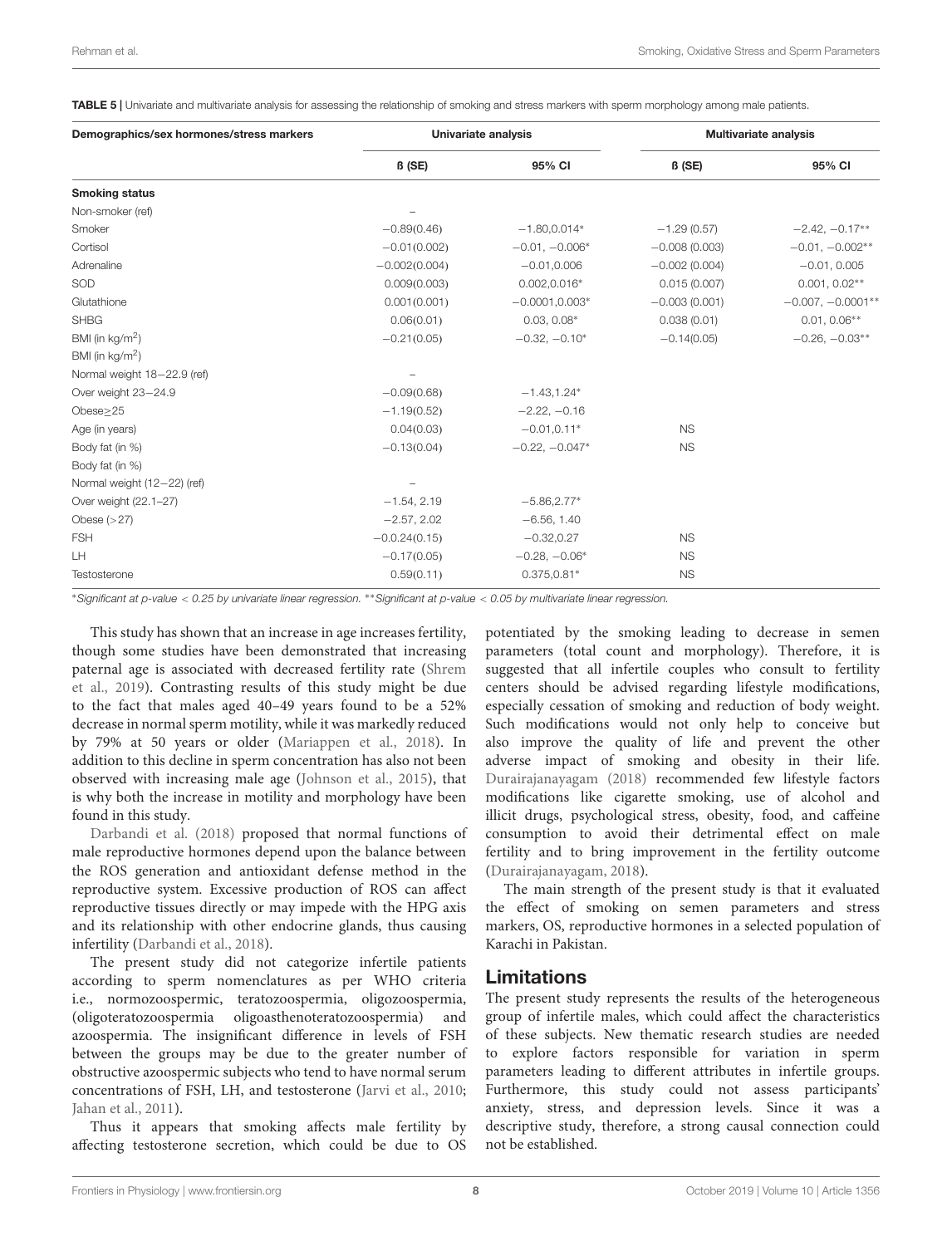## **CONCLUSION**

Smoking has a significant effect on fertility, specifically sperm count and normal morphology of sperm. This effect might be due to oxidative stress produced by smoking, which has devastating effects on semen parameters, thus reducing male fertility. Infertility specialist should counsel their patients about the ill effects of smoking on their fertility status and should advise maintaining a healthy lifestyle, including normal weight and avoiding smoking, to prevent future health problems. Hence smokers should quit smoking for their next generation.

## DATA AVAILABILITY STATEMENT

The datasets generated for this study are available on request to the corresponding author.

## **REFERENCES**

- <span id="page-9-21"></span>Agarwal, A., Virk, G., Ong, C., and du Plessis, S. S. (2014). Effect of oxidative stress on male reproduction. World J. Mens. Health. 32, 1–17. [doi: 10.5534/wjmh.](https://doi.org/10.5534/wjmh.2014.32.1.1) [2014.32.1.1](https://doi.org/10.5534/wjmh.2014.32.1.1)
- <span id="page-9-4"></span>Alsaed Laith, W., and Barkhudarov, A. (2018). The effect of smoking on the male factor of infertility. Biomed. Sociol. 3, 23–25. [doi: 10.26787/nydha-2618-8783-](https://doi.org/10.26787/nydha-2618-8783-2018-3-4-23-25) [2018-3-4-23-25](https://doi.org/10.26787/nydha-2618-8783-2018-3-4-23-25)
- <span id="page-9-3"></span>Beal, M. A., Yauk, C. L., and Marchetti, F. (2017). From sperm to offspring: assessing the heritable genetic consequences of paternal smoking and potential public health impacts. Mutat. Res. Rev. Mutat. Res. 773, 26–50. [doi: 10.1016/j.](https://doi.org/10.1016/j.mrrev.2017.04.001) [mrrev.2017.04.001](https://doi.org/10.1016/j.mrrev.2017.04.001)
- <span id="page-9-6"></span>Bisht, S., Faiq, M., Tolahunase, M., and Dada, R. (2017). Oxidative stress and male infertility. Nat. Rev. Urol. 14, 470–485. [doi: 10.1038/nrurol.2017.69](https://doi.org/10.1038/nrurol.2017.69)
- <span id="page-9-12"></span>Boeri, L., Capogrosso, P., Ventimiglia, E., Pederzoli, F., Cazzaniga, W., Chierigo, F., et al. (2019). Heavy cigarette smoking and alcohol consumption are associated with impaired sperm parameters in primary infertile men. Asian J. Androl. 21, 478–485. [doi: 10.4103/aja.aja\\_110\\_18](https://doi.org/10.4103/aja.aja_110_18)
- <span id="page-9-16"></span>Bui, A., Sharma, R., Henkel, R., and Agarwal, A. (2018). Reactive oxygen species impact on sperm DNA and its role in male infertility. Andrologia 50:e13012. [doi: 10.1111/and.13012](https://doi.org/10.1111/and.13012)
- <span id="page-9-14"></span>Bundhun, P. K., Janoo, G., Bhurtu, A., Teeluck, A. R., Soogund, M. Z. S., Pursun, M., et al. (2019). Tobacco smoking and semen quality in infertile males: a systematic review and meta-analysis. BMC Public Health 19:36. [doi: 10.1186/](https://doi.org/10.1186/s12889-018-6319-3) [s12889-018-6319-3](https://doi.org/10.1186/s12889-018-6319-3)
- <span id="page-9-8"></span>Cooper, T. G., Noonan, E., Von Eckardstein, S., Auger, J., Baker, H., Behre, H. M., et al. (2010). World Health Organization reference values for human semen characteristics. Hum. Reprod. Update 16, 231–245. [doi: 10.1093/humupd/](https://doi.org/10.1093/humupd/dmp048) [dmp048](https://doi.org/10.1093/humupd/dmp048)
- <span id="page-9-2"></span>Dai, J.-B., Wang, Z.-X., and Qiao, Z.-D. (2015). The hazardous effects of tobacco smoking on male fertility. Asian J. Androl. 17, 954–960. [doi: 10.4103/1008-](https://doi.org/10.4103/1008-682X.150847) [682X.150847](https://doi.org/10.4103/1008-682X.150847)
- <span id="page-9-15"></span>Darbandi, M., Darbandi, S., Agarwal, A., Sengupta, P., Durairajanayagam, D., Henkel, R., et al. (2018). Reactive oxygen species and male reproductive hormones. Reprod. Biol. Endocrinol. 16:87. [doi: 10.1186/s12958-018-0406-2](https://doi.org/10.1186/s12958-018-0406-2)
- <span id="page-9-18"></span>Davar, R., Sekhavat, L., and Naserzadeh, N. (2012). Semen parameters of noninfertile smoker and non-smoker men. J. Med. Life 5, 465–468.
- <span id="page-9-19"></span>Dong, H., Wang, Y., Zou, Z., Chen, L., Shen, C., Xu, S., et al. (2017). Abnormal methylation of imprinted genes and cigarette smoking: assessment of their association with the risk of male infertility. Reprod. Sci. 24, 114–123. [doi: 10.](https://doi.org/10.1177/1933719116650755) [1177/1933719116650755](https://doi.org/10.1177/1933719116650755)
- <span id="page-9-26"></span>Durairajanayagam, D. (2018). Lifestyle causes of male infertility. Arab. J. Urol. 16, 10–20. [doi: 10.1016/j.aju.2017.12.004](https://doi.org/10.1016/j.aju.2017.12.004)
- <span id="page-9-17"></span>Fariello, R. M., Pariz, J. R., Spaine, D. M., Gozzo, F. C., Pilau, E. J., Fraietta, R., et al. (2012). Effect of smoking on the functional aspects of sperm and

## ETHICS STATEMENT

The approval for this study was granted by the Ethical Committee of AKU, Karachi, Pakistan (4813-BBS-ERC-17). Informed written consent was obtained from all participants of the study.

## AUTHOR CONTRIBUTIONS

RR conceived, designed the study, arranged the experimental work, and contributed in manuscript writing. SA executed the study and helped in drafting the manuscript. NZ took part in data analysis, write up of results, and formulation of tables. MB and ZG supervised the project, and contributed in drafting the manuscript and arrangement for the experimental work. All authors read and approved the final version of the manuscript, and agreed with the order of presentation of the authors.

seminal plasma protein profiles in patients with varicocele. Hum. Reprod. 27, 3140–3149. [doi: 10.1093/humrep/des287](https://doi.org/10.1093/humrep/des287)

- <span id="page-9-11"></span>Gandhi, J., Hernandez, R. J., Chen, A., Smith, N. L., Sheynkin, Y. R., Joshi, G., et al. (2017). Impaired hypothalamic-pituitary-testicular axis activity, spermatogenesis, and sperm function promote infertility in males with lead poisoning. Zygote 25, 103–110. [doi: 10.1017/S096719941700](https://doi.org/10.1017/S0967199417000028) [0028](https://doi.org/10.1017/S0967199417000028)
- <span id="page-9-0"></span>Gaskins, A. J., Afeiche, M. C., Hauser, R., Williams, P. L., Gillman, M. W., Tanrikut, C., et al. (2014). Paternal physical and sedentary activities in relation to semen quality and reproductive outcomes among couples from a fertility center. Hum. Reprod. 29, 2575–2582. [doi: 10.1093/humrep/deu212](https://doi.org/10.1093/humrep/deu212)
- <span id="page-9-5"></span>Harlev, A., Agarwal, A., Gunes, S. O., Shetty, A., and du Plessis, S. S. (2015). Smoking and male infertility: an evidence-based review. World J. Mens Health 33, 143–160. [doi: 10.5534/wjmh.2015.33.3.143](https://doi.org/10.5534/wjmh.2015.33.3.143)
- <span id="page-9-9"></span>Hosmer, D. W. Jr., Lemeshow, S., and Sturdivant, R. X. (2013). Applied Logistic Regression, 3rd Edn. Hoboken, NJ: John Wiley & Sons.
- <span id="page-9-25"></span>Jahan, S., Bibi, S., Ahmed, S., and Kafeel, S. (2011). Leptin levels in infertile males. J. Coll. Physicians Surg. Pak. 21, 393–397.
- <span id="page-9-24"></span>Jarvi, K., Lo, A. K., Fischer, J., Grantmyre, J., Zini, A., Chow, V., et al. (2010). CUA Guideline: the workup of azoospermic males. Can. Urol. Assoc. J. 4, 163–167. [doi: 10.5489/cuaj.10050](https://doi.org/10.5489/cuaj.10050)
- <span id="page-9-23"></span>Johnson, S. L., Dunleavy, J., Gemmell, N. J., and Nakagawa, S. (2015). Consistent age-dependent declines in human semen quality: a systematic review and meta-analysis. Ageing Res. Rev. 19, 22–33. [doi: 10.1016/j.arr.2014.10.007](https://doi.org/10.1016/j.arr.2014.10.007)
- <span id="page-9-10"></span>Kumar, S., Murarka, S., Mishra, V., and Gautam, A. (2014). Environmental & lifestyle factors in deterioration of male reproductive health. Indian J. Med. Res. 140(Suppl. 1), S29–S35.
- <span id="page-9-20"></span>Kumar, S. B., Chawla, B., Bisht, S., Yadav, R. K., and Dada, R. (2015). Tobacco use increases oxidative DNA damage in sperm-possible etiology of childhood cancer. Asian Pac. J. Cancer Prev. 16, 6967–6972. [doi: 10.7314/apjcp.2015.16.](https://doi.org/10.7314/apjcp.2015.16.16.6967) [16.6967](https://doi.org/10.7314/apjcp.2015.16.16.6967)
- <span id="page-9-1"></span>Low, W.-Y., and Binns, C. (2013). Tobacco Consumption: the Asia-Pacific Region's Major Public Health Problem. Los Angeles, CA: SAGE Publications Sage CA.
- <span id="page-9-22"></span>Mariappen, U., Keane, K. N., Hinchliffe, P. M., Dhaliwal, S. S., and Yovich, J. L. (2018). Neither male age nor semen parameters influence clinical pregnancy or live birth outcomes from IVF. Reprod. Biol. 18, 324–329. [doi: 10.1016/j.repbio.](https://doi.org/10.1016/j.repbio.2018.11.003) [2018.11.003](https://doi.org/10.1016/j.repbio.2018.11.003)
- <span id="page-9-13"></span>Mostafa, R. M., Nasrallah, Y. S., Hassan, M. M., Farrag, A. F., Majzoub, A., and Agarwal, A. (2018). The effect of cigarette smoking on human seminal parameters, sperm chromatin structure and condensation. Andrologia 50:e12910. [doi: 10.1111/and.12910](https://doi.org/10.1111/and.12910)
- <span id="page-9-7"></span>Murawski, M., Saczko, J., Marcinkowska, A., Chwiłkowska, A., Gryboś, M., and Banaś, T. (2007). Evaluation of superoxide dismutase activity and its impact on semen quality parameters of infertile men. Folia Histochem. Cytobiol. 45, 123–126.